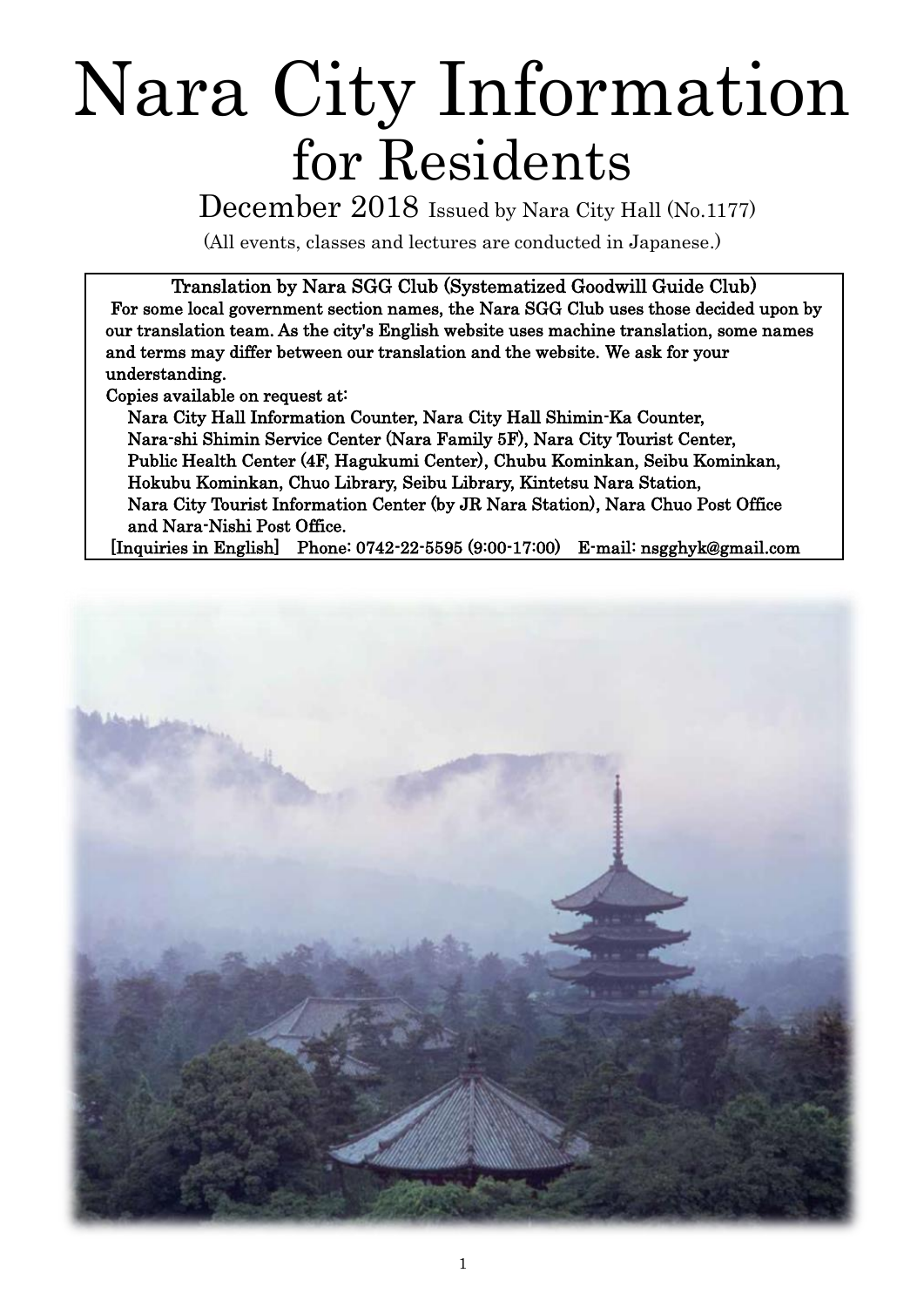## The 20th Anniversary of the Registration of the Historic Monuments of Ancient Nara Transmission of Universal Values from Nara to the World

The Historic Monuments of Ancient Nara were registered as a World Heritage Site in 1998, 20 years ago. At that time in the 90s, the way of thinking about World Heritage protection was that it was mainly considered for Western stone architecture.

Countries whose architecture was primarily buildings made of wood had already reached the limit to which wooden buildings were valued.

However, an international conference called the "Nara Conference" was held in Nara City in 1994.

The protection offered by recognition as World Heritage Sites reached a major turning point.

## What are World Heritages?

World Heritage Sites are immovable properties which UNESCO recognizes as having outstanding universal value.

As of November 1, 2018, 1092 World Heritage Sites are registered in the world.

There are 22 in Japan. Only immovable properties can be registered as World Heritage Sites, so movable properties like Buddhist statues are not eligible to be registered as World Heritage Sites. But the Great Buddha of Todaiji Temple is big, and cannot be moved, so it was registered as World Heritage.

## The "Nara Conference" Demonstrated Cultural Diversity outside of a Eurocentric Perspective

## What Is Genuine?

One of the qualities necessary for registration as a World Heritage Site is authenticity. In other words, there is the question of whether it is genuine or not.

After wooden buildings were protected as cultural properties, it was considered that they were not genuine if they were repaired regularly, even if they maintained the same outward appearance from the time of building.

## Are Japanese Cultural Properties Fakes?

However, there were limits to the way of thinking about this "authenticity". In 1992, Japan which has many wooden cultural properties  $\cdot$  ratified the World Heritage Convention. In 1993 Horyuji Temple and Himeji Castle were registered as Japan's first World Heritage Sites. These two cultural properties had records of repairs which made it clear which parts were original. However, the international society did not understand completely about repairs of wooden buildings in Japan. Thus, in 1994 the "Nara Conference" was held to reconsider the way of thinking about "authenticity".

## To learn about genuine articles from Nara's Cultural Properties

Forty-Five distinguished experts from 28 countries attended the "Nara Conference". They were the director of the UNESCO World Heritage Center and, experts from Asia, north and south America, Europe and Africa. The participants visited Horyuji Temple, Kasuga Taisha Shrine, and Heijo-Kyo Palace Site, and deepened their understanding of the actual situation of Japanese Cultural Properties Protection.

## The "Nara Document" Admitted Diversity

The "Nara Conference" held discussions and presentations by the experts for 6 days.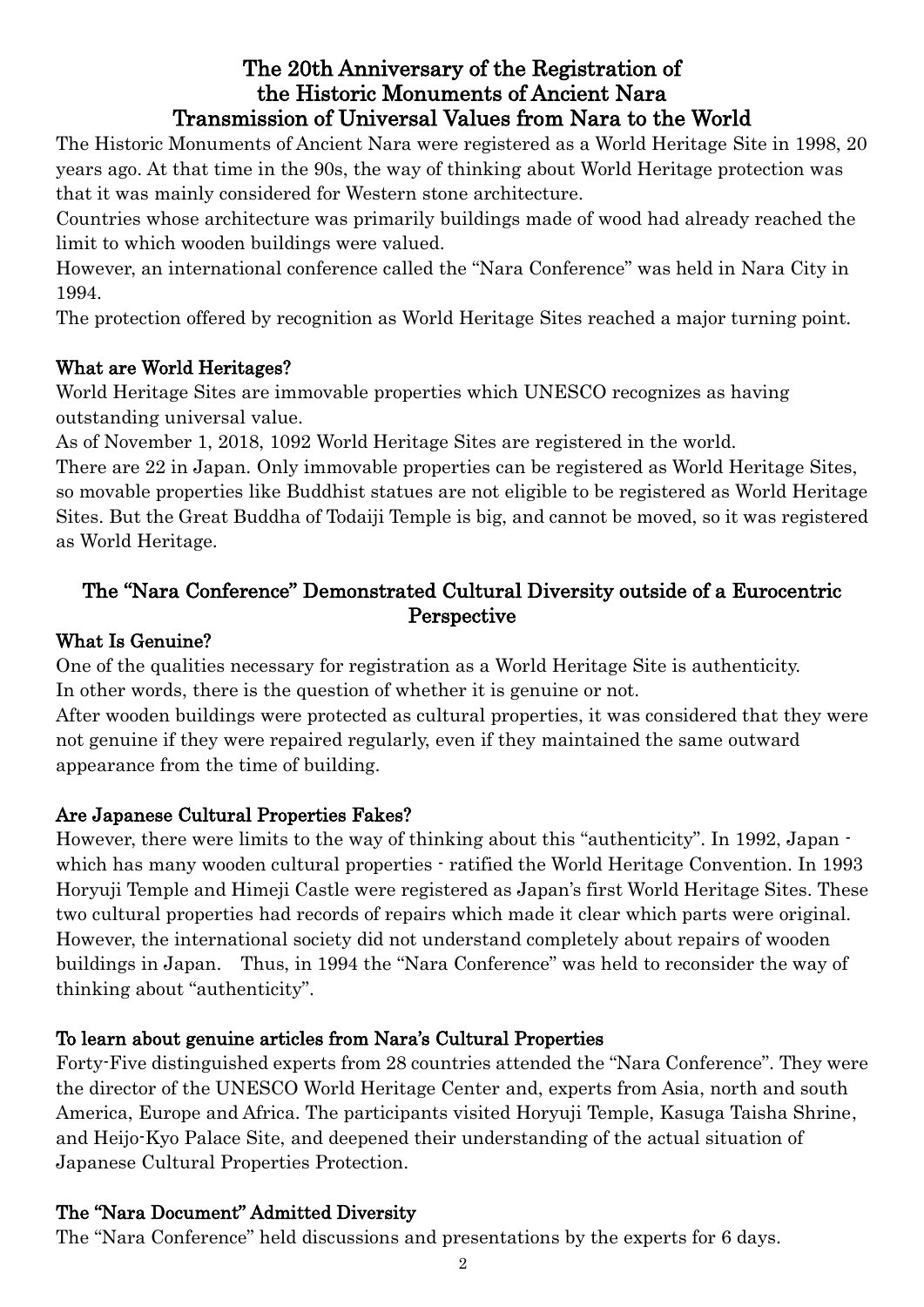As a result of this conference, the "Nara Document about Authenticity" was adopted. The "Nara Document" declared that the cultural background of each country should be considered when evaluating "authenticity" In other words, Nara's cultural properties triggered a change in the Eurocentric perspective and led to recognition of the world's cultural diversity.

# On-Matsuri Festival of Kasuga Wakamiya Shrine

The On-Matsuri Festival is a festival of Wakamiya Shrine, which is inside Kasuga Taisha Shrine. This is a representative festival of Nara: starting with *Owatari shiki*, many Shinto rituals and events are held, and many people visit Nara to see it. The origin of the festival dates back to 1136, when a festival was held to pray for nation-wide peace, a good harvest, and the well-being of the people. Since then, the festival has been held every year without interruption. It will be held for the  $883<sup>rd</sup>$  time this year. The On-Matsuri Festival's ritual entertainments are designated as an Important Intangible Folk Cultural Heritage as traditional Japanese cultures and customs handed down from the past.

## Dec. 15 (Sat.):

*Miyutate* (Special purification ritual for participants)  $14:30$   $·$  *Oh-shukusho-sai* 17:00 $·$ 

## Dec. 17 (Mon.):

Senko-no-gi 0:00 a.m.,- Akatsuki-sai 1:00-a.m., Tameshi-no-gi (Ritual for Trial) around 11:30

- *Owatari-shiki* 12:00,- *Nandaimon-Komyo-no-gi* (Performance modeling the confirmation of a proper procession) around12:50,-*Matsu-no-shita-shiki* (Traditional performing arts performed under divine pine tree) around13:00,- Kurabe-uma (Two-horse races) around 13:00-, *Chigo-yabusame* (Horseback archery by children) around14:30-, Otabisho-sai 14:30-, Kanko-no-gi around 23:00-

The rituals of *Senko-no-gi* and *Kanko-no-gi* are performed in complete darkness without any light. No photography is allowed.

## Dec. 18 (Tues.):

Hono-zumo (Dedicatory sumo wrestling) 13:00- Goen-no-noh (Post-festival noh performance) 14:00-Rituals, events and the schedule may be partially changed.

- *Oh-shukusho-sai*: *Oh-shukusho* is the place where *Yamato zamurai*, who are dedicated to the festival, lived in seclusion. Rituals for successful completion of the festival.
- **Senko-no-gi /Akatsuki-sai**: At midnight on Dec. 17, the soul the god travels from Wakamiya Shrine in Kasuga Taisha Shrine to the *Otabi-sho* temporary shrine. In darkness, *gagaku* is played. With torches and incenses in front, the procession along the approach feels otherworldly.

Arriving at Otabisho, Akatsukisai begins, offering the morning food while mediums dance kagura.

- **Owatari-shiki**: The parade is full of traditional costumes and customs from the Heian era to the Edo era. The groups perform various entertainments dedicated to the god in front of "Yogou no matsu" ( beyond the first *Torii*) and then go ahead to *Otabisho*.
- **Otabisho-sai:** On Dec. 17 from 14:30 to around 22:30 on the stage in the Otabisho site, Kagura, Dengaku, Sarugaku and Bugaku are performed one after another. These arts came to Japan through the Silk Road and then matured as traditional arts.

Kanko-no-gi: After finishing Otabisho sai, at midnight on Dec. 18, the god's soul again returns to Wakamiya Shrine.

Inquiries: On-Matsuri Preservation Society (In Kasuga Taisha Shrine) Tel. 0742-22-7788

| Location of the seats       | Nobori-Oji-Enchi                                  | Matsu-no-shita-shiki<br>(Beside the first Torii) | Front of Otabisho |
|-----------------------------|---------------------------------------------------|--------------------------------------------------|-------------------|
| Fee per person              | $2,000$ yen                                       | North seats: 3,500 yen<br>South seats: 4,000 yen | $5,500$ yen       |
| Time of procession          | 11:50<br>around<br>$\blacksquare$<br>around 13:00 | around 13:00<br>around<br>14:30                  | after 13:00 -     |
| Pre-application<br>accepted | $10:00 -$                                         | $12:00 -$                                        | $10:30 -$         |

#### Sajiki-Seki (special paid seats) on Dec. 17 (Mon.) for viewing On-Matsuri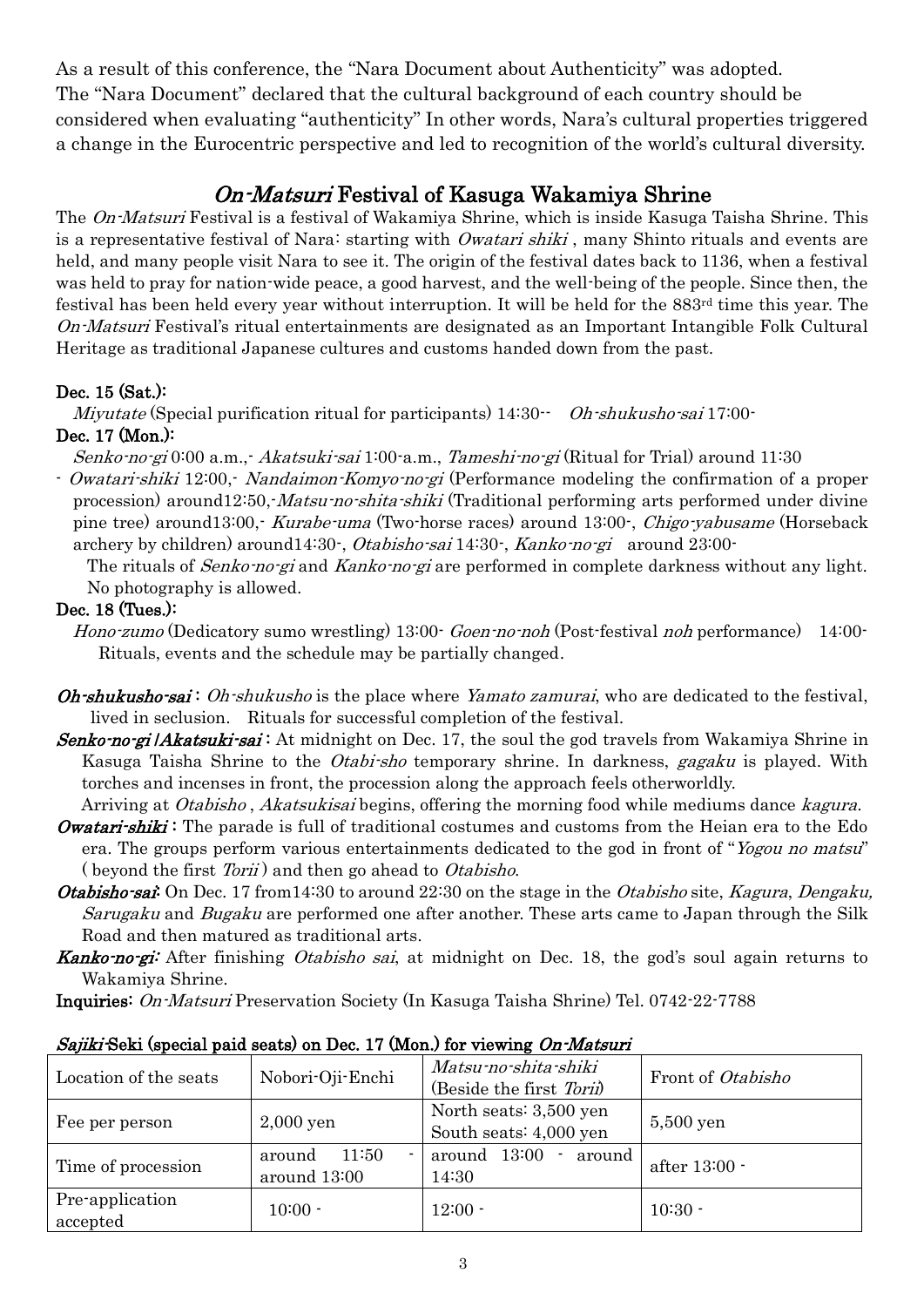| Application on the day | $10:30 -$                 | $12:30 -$                                       | $12:30 -$                                |
|------------------------|---------------------------|-------------------------------------------------|------------------------------------------|
| Number of seats        | around 700 seats          | North seats: 120 seats<br>South seats: 50 seats | around 160 seats                         |
| Others                 | Guidebook not<br>included | Guidebook included                              | Guidebook and<br>earphone guide included |

\*1 Seats located at Otabisho will be open until 22:30, and ticket holders can enter and exit freely. However, note that sometimes movement is limited because of religious services.

- \*2 At each location the seats are not reserved and seating is on first-come-first-served basis.
- \*3 Applications will be accepted on the day if unoccupied seats are available.

Applications for *Sajiki*-Seki (Special Seats) and Inquiries:

Nara City Tourist Center: Tel. 0742-22-3900

## Volunteers Are Sought to Prepare for the Oh-Tondo Bonfire

Kasuga Taisha Shrine and Nara City Tourist Association will hold the Oh-Tondo bonfire, a traditional event following the New Year Week, from 13:00 to 19:00 on Jan. 26 (Sat.) at Tobihino Field in Nara Park (postponed to Jan. 27 (Sun.) in case of rain). Preceding the event, volunteers are being sought to sort New Year's ornaments.

Date & Time: Jan. 20 (Sun.) 10:00 - 15:00

Capacity: 40 people

Note: The meeting place will be announced later. A light meal will be served.

Volunteers must pay their own transportation expenses.

Application: Application postcard with your name, address, age and phone number must arrive at the

Nara City Tourist Association (Kami-Sanjo 23-4, 630-8228) no later than Dec. 15 (Sat.). Tel. 0742-27-8866

## Please Cooperate for Safe Garbage Collection

When you throw away broken or sharp items as unburnable garbage (such as pieces of glasses, plastic and pottery, knives etc.), or as burnable garbage (such as skewers, chopsticks, etc.),

please wrap them in paper or rags and also write the contents on the wrapping so it can be distinguished at a glance from outside. Disposing of garbage without taking appropriate safety measures might cause injuries or accidents for workers, so it might not be collected. Garbage will be collected as usual on December 24 (Holiday).

#### Unburnable Garbage Collection Dates and Areas in December

| Area |    | Burnable Garbage | Unburnable Garbage     |
|------|----|------------------|------------------------|
|      |    |                  | 5, 19 (Wed.) 29 (Sat.) |
|      | F. | Mon. & Thurs.    |                        |
|      |    |                  |                        |
|      |    | Tues. & Fri.     | $12, 26$ (Wed.)        |

Areas A-D are covered by Nara City, and areas E-H are covered by City Seibi-Kosha & Co. Ltd. The garbage collection date may be different in some areas, so please check the Nara City Website.

Inquiries: Shushu-Ka (Collection Section) Tel. 0742-71-3012

City Seibi Kosha (Public Corp.) Tel. 0742-33-8782

## HEALTH COLUMN

Hagukumi Center (13-1 Sanjo-Honmachi) (The nickname for the Public Health Center / General Education Center Kenko-Zoshin-Ka (Health Care Section) Tel. 0742-34-5129 / Fax 0742-34-3145 Hoken-Yobo-Ka (Health Protection Section) Tel. 0742-93-8397 Tsukigase Administrative Center (Tsukigase Oyama) Tel. 0743-92-0480 Tsuge Health Center (Tsuge Shiraishi-cho) Tel. 0743-82-0341 Nara City hospital (Higashi-Kidera-cho 1-chome) Tel. 0742-24-1251

#### \*The Central Health Center is in the Hagukumi Center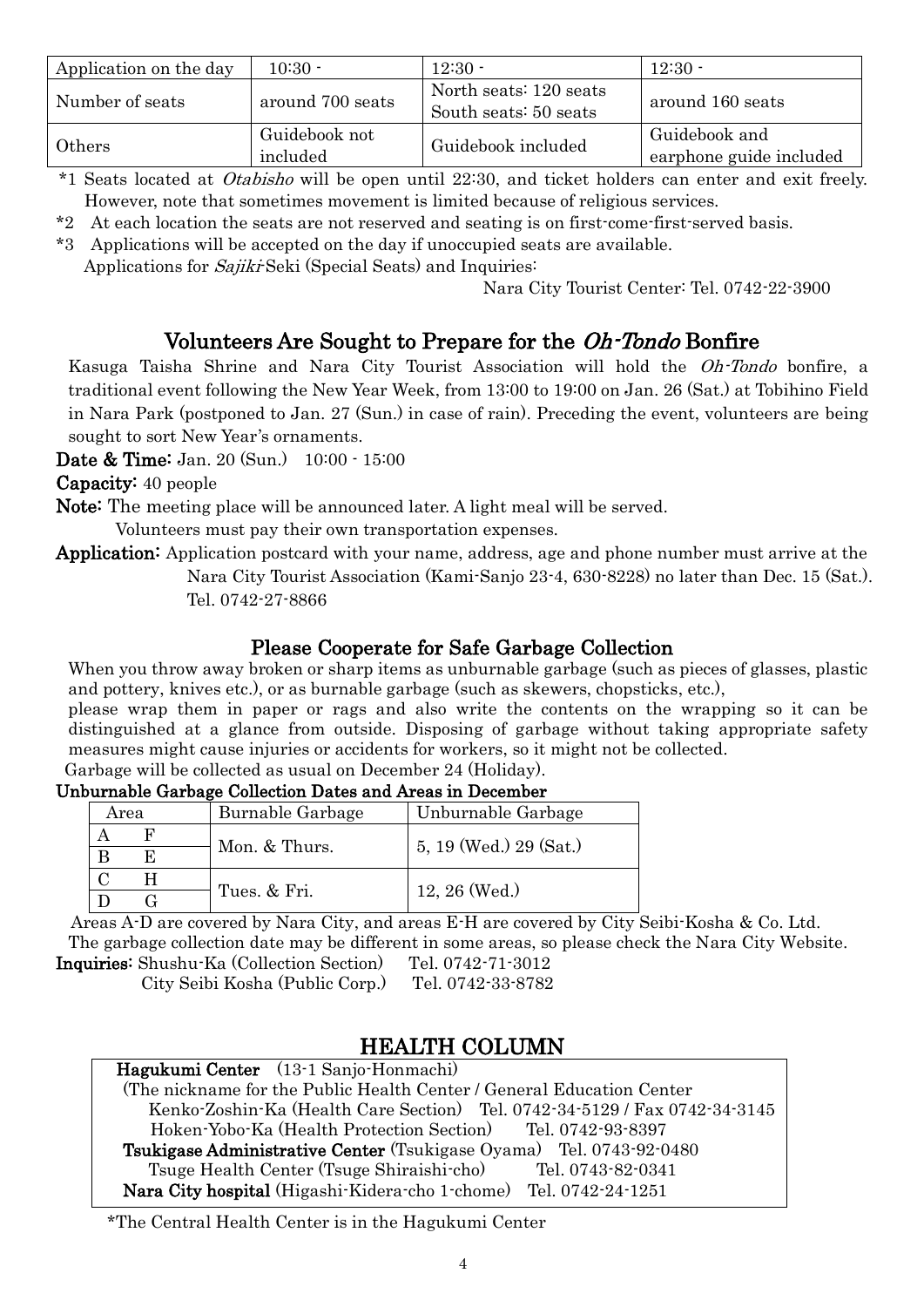# Tuberculosis Examinations for Citizens

Date & Time: Dec. 15 (Sat.) 9:30-10:30

Place: General Medical Examination Center (Kashiwagi-cho)

Contents: Chest X-ray examination

Capacity: 15 people aged 65 years old and over

Application: Call Hoken-Yobo-Ka (Health Protection Section) between Dec. 3 (Mon.) and Dec. 14 (Fri.) Tel. 0742-93-8397

#### 23-Valent Pneumococcal Polysaccharide Vaccine (PPSV23) for Adults in 2018

Those ages eligible for vaccinations are decided each fiscal year.

#### DOB of those who are eligible in fiscal 2018

| Age           | The date of birth                                  |
|---------------|----------------------------------------------------|
| 65 years old  | Those born between April 2, 1953 and April 1, 1954 |
| 70 years old  | Those born between April 2, 1947 and April 1, 1948 |
| 75 years old  | Those born between April 2, 1943 and April 1, 1944 |
| 80 years old  | Those born between April 2, 1938 and April 1, 1939 |
| 85 years old  | Those born between April 2, 1933 and April 1, 1934 |
| 90 years old  | Those born between April 2, 1928 and April 1, 1929 |
| 95 years old  | Those born between April 2, 1923 and April 1, 1924 |
| 100 years old | Those born between April 2, 1918 and April 1, 1919 |

#### Period of vaccination: Until March 31(Sun.)

Those Eligible: People who are registered as Nara City residents as of the vaccination day and are of the ages above. (Those who receive public assistance must e complete a necessary procedure in advance.)

\*Those who have already received PPSV23 are ineligible

Fee: Co-payment of 3,000 yen

- Application: Make an appointment with a registered clinic (shown on the Nara City website) and bring your health insurance card and so on.
- Others: Vaccinations will be given only to those who choose to receive them and take responsibility, as it is classified as a B-category disease. Those who are between 60 and 65 and have disabilities of the heart, kidney or respiratory organs or have extreme limitations in daily life due to HIV mustget approval in advance from Hoken-Yobo-Ka (Health Protection Section).

Inquiries: Hoken-Yobo-Ka (Health Protection Section) Tel. 0742-93-8397

## Flu Vaccinations for the Elderly offered until Dec. 28 (Fri.)

 Those eligible: Details were given in the October issue of Shimin-Dayori (Nara City Information). If you are hospitalized or you want to receive this vaccination in another city (in Nara Prefecture) you should discuss this with the Hoken-Yobo-Ka (Health Protection Section) in advance.

Place: Registered clinics in the city (Refer to Nara City website)

Fee: 1,700 yen

Those who have a certificate of welfare assistance and assistance for Japanese children left behind in China after the Second World War will not be charged. They should declare this with the relevant documents to the clinic on the day. Those declared so after Dec. 28 will be charged.

Vaccination times: One time

 Things to bring: An identification document, such as a health insurance card, etc. Inquiries: Hoken-Yobo-Ka (Health Protection Section) Tel. 0742-93-8397

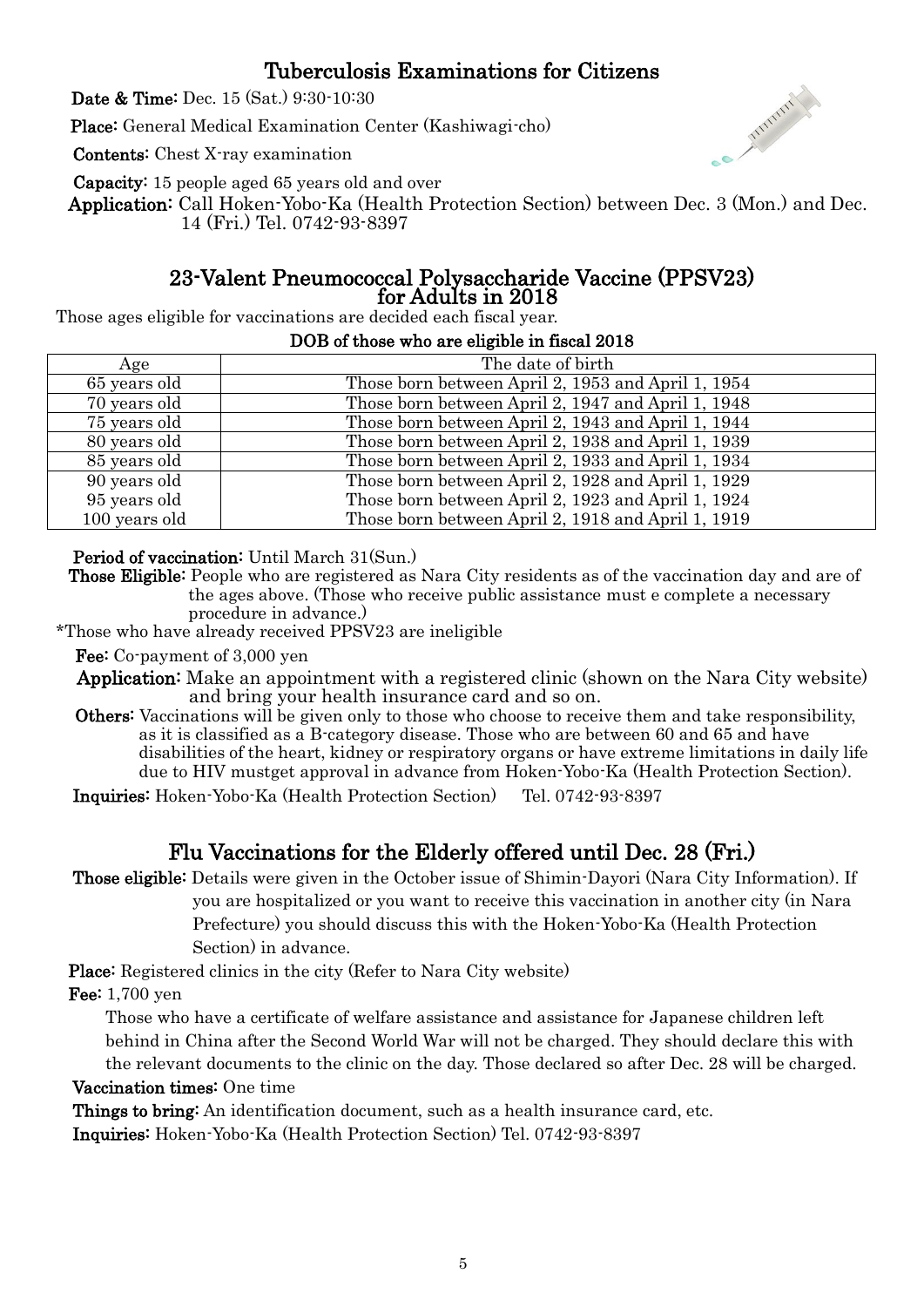# Cancer Examinations (January)

Application: Please apply by phone, fax, or internet using the Kenko-Zoshin-Ka (Health Care Section) website.

Period: From December 3 (Mon.) to December 20 (Thurs.)

Internet application through the website will be accepted until December 10 (Mon.).

Free of charge for those who are on special welfare or for households receiving a residence tax exemption. Please notify us of such when you apply.

| Date            | Place                                 | Reception Hours | Capacity |
|-----------------|---------------------------------------|-----------------|----------|
| $1/7$ (Mon.)    | Hagukumi Center                       | $8:45 - 9:45$   | 33       |
| $1/8$ (Tues.)   | Seibu Toshokan (Library)              | $9:45-10:45$    | 23       |
| $1/9$ (Wed.)    | Nara City Hall (Conference Room #3)   | $9:00 - 10:00$  | 30       |
| $1/15$ (Tues.)  | Hagukumi Center                       | $8:45 - 9:45$   | 33       |
| $1/17$ (Thurs.) | Coop Oshikuma                         | $9:15 - 10:15$  | 27       |
| $1/18$ (Fri.)   | Miato Kominkan (Public Hall)          | $9:15 - 10:15$  | 27       |
| $1/21$ (Mon.)   | Seibu Shogai Sports Center Club House | $9:15 - 10:15$  | 27       |
| $1/22$ (Tues.)  | Tomigaoka Kominkan (Public Hall)      | $9:30 - 10:30$  | 26       |
| $1/23$ (Wed.)   | Toichi Chiiki Fureai Kaikan           | $9:15 - 10:15$  | 27       |
| $1/24$ (Thurs.) | Coop Oshikuma                         | $9:15 - 10:15$  | 27       |
| $1/25$ (Fri.)   | Hagukumi Center                       | $8:45 - 9:45$   | 33       |
| $1/28$ (Mon.)   | Hokubu Shutcho-sho                    | $9:15 - 10:15$  | 27       |
| $1/29$ (Tues.)  | Seibu Shogai Sports Center Club House | $9:15 - 10:15$  | 27       |

#### Stomach and Lung Cancer Examinations

#### Lung Cancer Examination

| Jate                    | Ylace           | Reception Hours    | Capacity |
|-------------------------|-----------------|--------------------|----------|
| 1/9<br>$^{\prime}$ Wed. | Hagukumi Center | 15:00<br>$14:00-7$ | 60       |

Stomach Cancer Examination: Stomach X-Ray involving drinking barium on that day.

#### Lung Cancer Examination: Chest X-Ray

- Fee: 1,500 yen (1,000 yen: stomach cancer examination only, 500 yen: lung cancer examination only) An additional fee of 600 yen will be charged for a sputum test based on a general check-up for lung cancer (postage may be needed).
- Those Eligible: 40 years old and over, except those who are pregnant; had stomach, lung or bowel surgery in the past or those organs are currently being treated; have barium sensitivity or have had accidental swallowing (aspiration) (for those, the lung cancer examination is possible); or had a stomach cancer examination with an endoscope in the previous year (for those, the lung cancer examination is possible).
- Others: For those who are breast feeding, please notify us of such when you apply. The examination interval is once a year. You might not be able to have an examination depending on your physical condition or the results of the general check-up on the day.

Inquiries: Kenko-Zoshin-Ka (Health Care Section) Tel. 0742-34-5129 Fax. 0742-34-3145

# Medical Checkup for Babies and Children

Things to Bring: The questionnaire which will be sent to you during the middle of December and

your Mother's and Child's Health Handbook. People who moved to Nara City after

December 1 and have not received the questionnaire by the checkup day can come

to the place directly on the day without it. For 4-month and 10-month-old babies'

checkups, please contact Kenko-Zoshin-Ka (Health Care Section).

Inquiries: Kenko-Zoshin-Ka (Health Care Section) Tel.0742-34-5129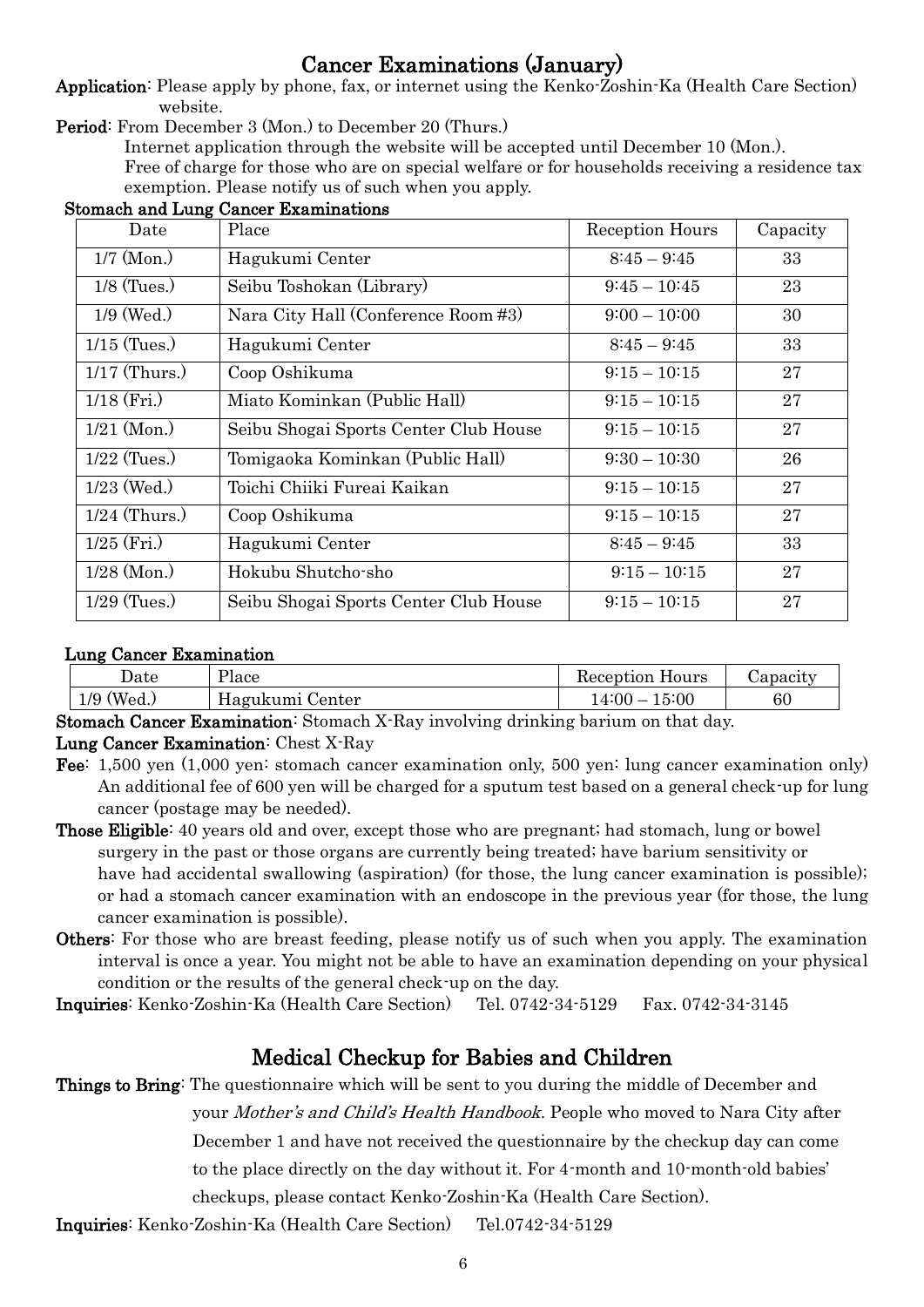\*Central Health Center (Chuo Hoken Center) is located inside of Hagukumi Center

| Name                                                            | Date                                                                                                            | Place                                        |
|-----------------------------------------------------------------|-----------------------------------------------------------------------------------------------------------------|----------------------------------------------|
| Checkup for 4-month-old babies                                  | Within one month from the 4-month                                                                               | Designated Medical                           |
| (Born in September 2018)                                        | birthday                                                                                                        | Facilities                                   |
| Checkup for 10-month-old                                        | Within one month from the 10-month                                                                              | Designated Medical                           |
| babies (Born in March 2018)                                     | birthday                                                                                                        | Facilities                                   |
| Checkup for 19-month-old<br>children (Born in May 2017)         | Jan. 10, 17, 24, 31 (Thursdays)<br>Reception: $13:15 - 14:15$ ; Waiting<br>numbers will be distributed at 12:45 | Central Health Center<br>(Chuo Hoken Center) |
| Checkup for 3 and half-year-old<br>children (Born in June 2015) | Jan. 8, 15, 22, 29 (Tuesdays)<br>Reception: $13:15 - 14:15$ ; Waiting<br>numbers will be distributed at 12:45   | Central Health Center<br>(Chuo Hoken Center) |

## Class for Babies

## Paku-Paku Class for Five-month-old Babies (Baby Food Class)

Those Eligible: First born children born in August 2018 and their guardians

Date & Time: Jan. 9, 23 (Wed.) 10:00 – 11:30

Contents: Talk about baby food by a dietitian and about child rearing by a health nurse

Things to Bring: Mother's and Child's Health Handbook, the baby food leaflet included with the checkup questionnaire for four-month-old babies and so on.

Capacity: 40 babies and parents each day

## Ha-Pika Class for One-year-old Babies (Tooth Decay Prevention Class)

Those Eligible: First born children born in January 2018 and their guardians

Date & Time: Jan. 8, 22 (Tues.) 10:00 – 11:00

Contents: How to care for babies' new teeth and brushing practice

Things to Bring: Mother's and Child's Health Handbook and some gauze for wiping the baby's Mouth

Capacity: 30 babies and parents each day

Place: Hagukumi Center

Application: Please contact Kenko-Zoshin-Ka (Health Care Section) by phone or fax with the class name, your address, child's name, the date of baby's birth, guardian's name, phone number, and your preferred date. Excess applications will be accepted for another day. Tel.0742-34-5129

# Fluoride Coating for Tooth Decay Prevention

Those eligible: Those born in January 2017 (It is possible to apply until age 2 years, 4 months.) Date & Time: January 18 (Fri.) 9:30 – 11:30

Place: Chuo Hoken Center (Central Health Center)

Contents: Dental checkup, fluoride coating, guidance for effective tooth brushing

Things to Bring: Mother's and Child's Health Handbook, a toothbrush for your child and towels

Application: Please contact Kenko-Zoshin-Ka (Health Care Section) by phone, fax or electronic application on the Nara City Website with the class name, child's name, the date of birth, and phone number by December 28 (Fri.).

Kenko-Zoshin-Ka (Health Care Section) Tel. 0742-34-5129 Fax. 0742-34-3145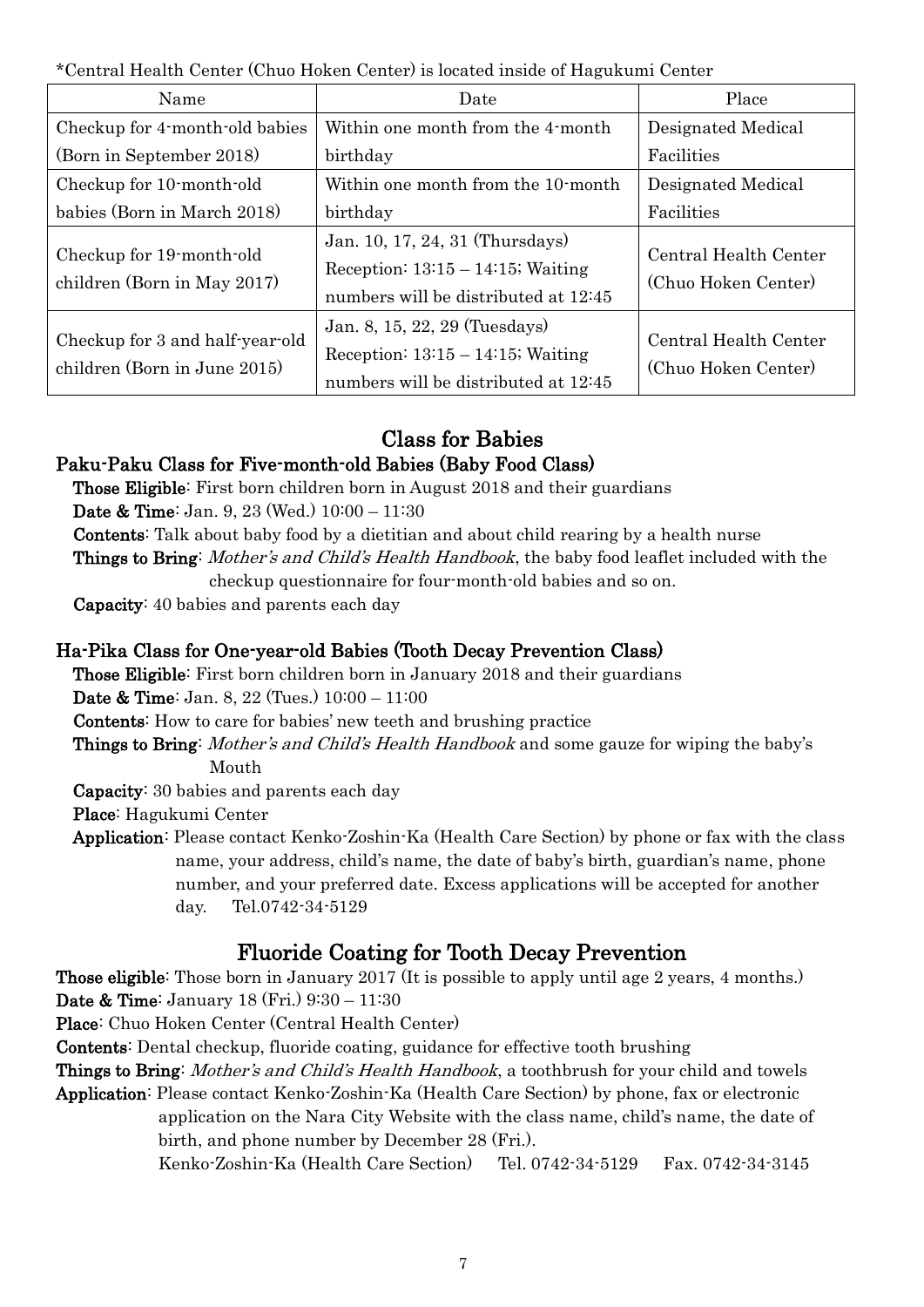# Those Receiving Individual Notices in December

(Delivered in late November)

Preliminary Examination Leaflet: (Those born in October 2018) The Preliminary Examination Leaflet, the Mother's and Child's Health Handbook, and the Health Insurance Card are needed to get vaccinations. Those who have no Preliminary Examination Leaflet because of recently moving into Nara City, etc. should contact Hoken-Yobo-Ka (Health Protection Section). Tel.0742-93-8397 \*Please fill in forms with an indelible black ball-point pen.

## Japanese Encephalitis, the second term: (Those born on October 1, 2009)

A guidance postcard should have been sent. The Mother's and Child's Health Handbook, the Health Insurance Card, etc. are needed to get vaccinations.

Inquiries: Hoken-Yobo-Ka (Health Protection Section) Tel. 0742-93-8397

## Japanese Encephalitis Vaccinations for Those Born in December 2015

Receive all three times (the first, the second and the booster) of the first term vaccination. Confirm it on the Preliminary Examination Leaflet.

The Period of Vaccination: Between age 3 and one day before the 7 and a half year birthday Vaccination Schedule:

Initial Vaccination: 2 times with a interval of 1 to 4 weeks.

Booster Vaccination: once, with an interval of 1 year after the completion of the initial vaccinations. Applications: Make an appointment at a registered clinic (see the city website) and bring the child's ID document, such as a Health Insurance Card, etc.

\*Those who are not registered residents of Nara City on the day of vaccination are not eligible.

\*Fill in the Preliminary Examination Leaflet with an indelible black ball-point pen.

Inquiries: Hoken-Yobo-Ka (Health Protection Section) Tel. 0742-93-8397

# Mottainai Pottery Market

Ceramic tableware which is not used at home can be collected or taken for free.

## Items that Cannot be Collected:

Tableware from other cities or which was used for business; ashtrays and flower vases which are not tableware; tableware with food, etc. stuck to it; unglazed pottery and earthen pots; tableware made of glass, plastic, metal or wood; tableware with rubber bottoms and handles (unless removed).

\*Items are checked before collection, and will be returned to the person who

brought them if they cannot be accepted.

#### Period and Place of Collection in December:

1. Dec. 5 (Wed.) at Co-op Oshikuma (Oshikuma-cho)

2. Dec. 12 (Wed.) at Co-op Shichijo (Shichijo Nishi-machi)

Time: 10:00 - 13:00 … Collection is until 12:30

Please bring a reusable bag, etc. for bringing items home.

Inquiries: Kankyo-Seisaku-Ka (Environmental Management Division)

Tel. 0742-34-4591

# Christmas Concert (free)

Date & Time: Dec. 19 (Wed.) 12:30 - 13:00 Place: Hagukumi Center (Sanjo-Honmachi) Contents: Performance by "fruitetrio. tomato" Inquiries: Hagukumi Center Kanri-Ka (Management Division) Tel. 0742-34-2303

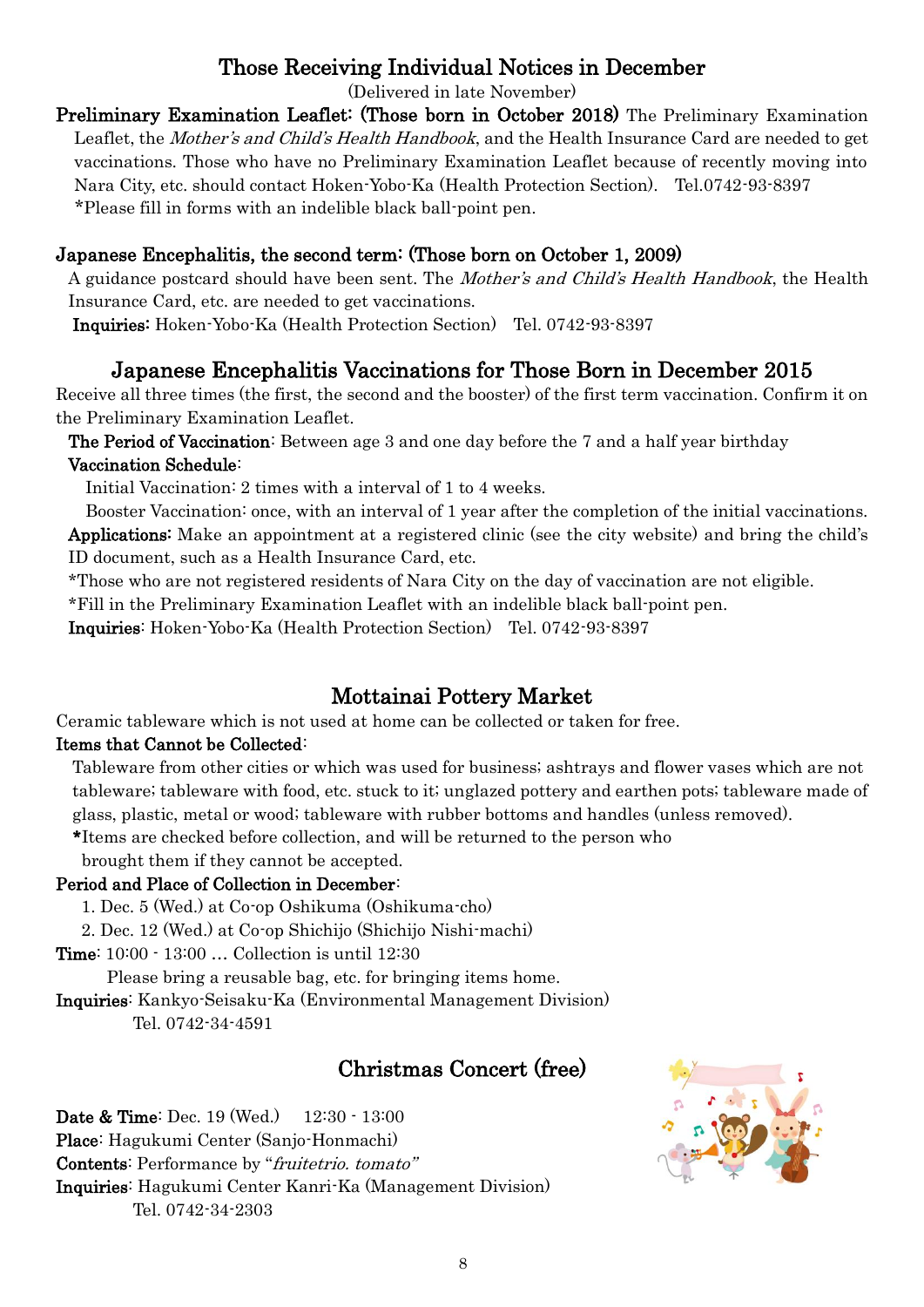# Light Sports Hiroba (Square)

**Date & Time:** January 26 (Sat.) 9:00 - 11:30

Place: Nanbu Shogai Sports Center Gymnasium (Karamomo-cho)

Contents: Sports Fukiya (Blowgun), Floor-curling

Capacity: 30 people (elementary school 3rd graders and over)

Elementary school students should participate with their guardians.

Things to Bring: Indoor shoes, drinks

Application: Send a postcard or fax with your address, name, age and phone number to Sports Shinko-Ka (Sports Promotion Section) no later than Dec. 27 (Thurs.).

> Excess application will be decided by lottery. The results will be informed to those who lost the lottery.

Inquiries: Tel. 0742-34-5376 / Fax. 0742-34-4765

# Martial Arts and Zazen (Zen Meditation) Classes

#### Naraden Budojo

# Kendo Classes No. 1 (for elementary school students, Basic) Date & Time: Every Monday Tuesday and Friday 17:30-18:30, from Jan. 7 (Mon.) Capacity: 30 elementary school students Fee: 9,000 yen (plus an indemnity insurance fee)

## Kendo Classes No. 2 (for elementary school students, Advanced)

Date & Time: Every Monday, Tuesday, Thursday and Friday 17:30-19:00, from Jan. 7 (Mon.) Capacity: 20 elementary school students (3rd grade or over in Kendo)

Fee: 10,000 yen (plus an indemnity insurance fee)

## Kendo Classes No. 3 (for parents and children)

Date & Time: On Saturday (Jan. 19, 26, Feb. 2, 16, March 16, 23) 9:30-10:30

Capacity: 15 pairs of children aged 5 or 6 years old and their guardians

Children may participate without their guardians.

Fee: 2,000 yen (plus an indemnity insurance fee)

## Kendo Classes No. 4 (for junior high school students and over)

Date & Time: Every Monday, Tuesday, Thursday and Friday 19:00-20:00, from Jan. 7 (Mon.) Capacity: 20 junior high school students and over, who have experience in Kendo Fee: 4,000 yen (plus an indemnity insurance fee)

## Naginata (Long handled sword) Classes

Date & Time: Every Tuesday (10:00-12:00), Thursday (16:30-18:30) and Saturday (13:00- 15:00) from Jan. 8 (Tues.)

Senior high school students and younger meet only on Thursday and Saturday. Capacity: 20 people, 5-year-old and over

**Fee:** 4,000 yen

## Yari (Spear) Classes (Hozoin School)

Date & Time: Every Saturday 10:00-12:00, from Jan. 19 (Sat.)

Capacity: 10 senior high school students and over

Fee: 6,000 yen

## Zazen Classes

Date & Time: Every Sunday 7:00-8:30, from Jan. 6 (Sun.)

Capacity: 10 senior high school students and over

**Fee:** 2,000 yen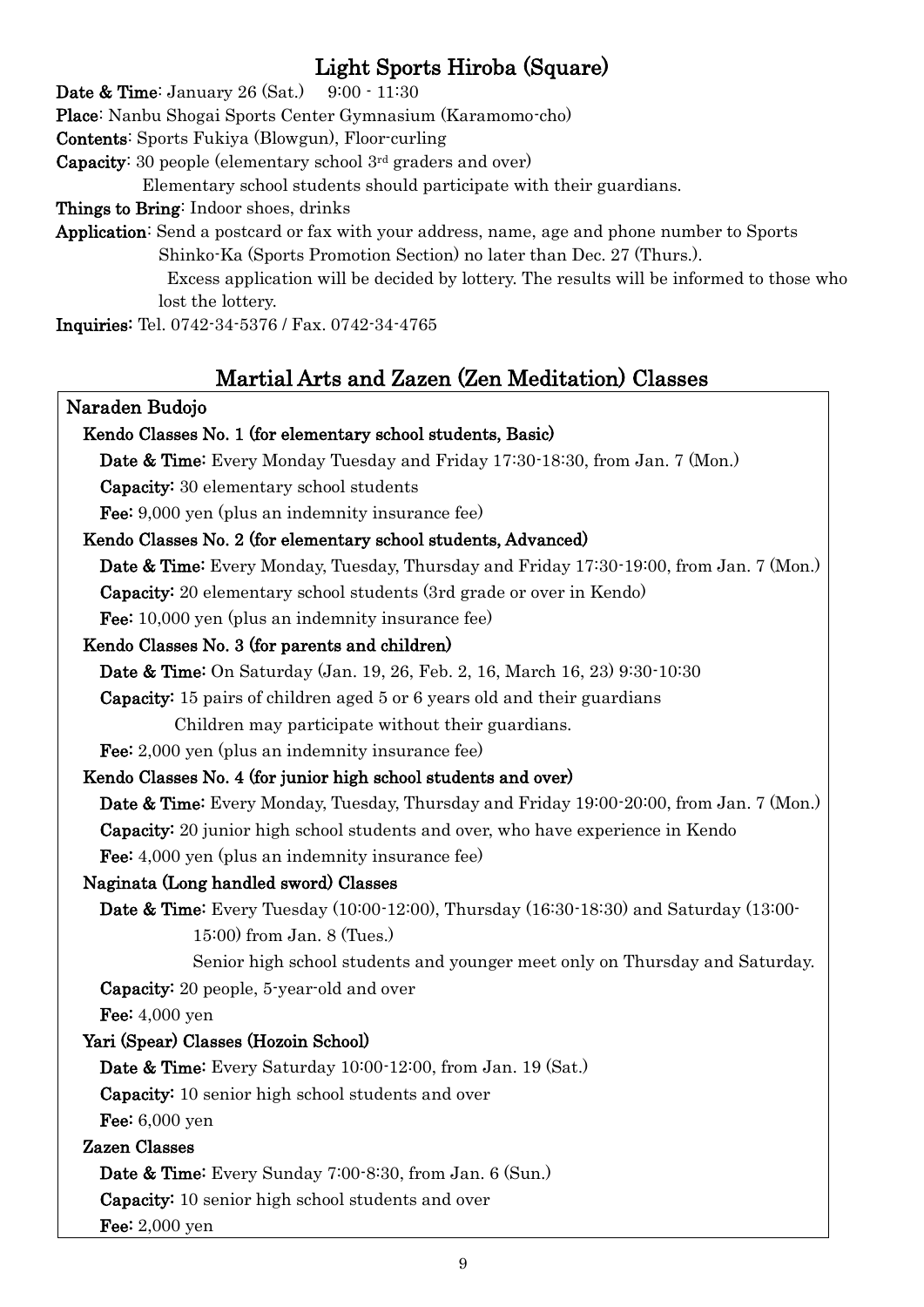| Naraden Dai-ni Budojo                                                                              |
|----------------------------------------------------------------------------------------------------|
| Judo Classes No. 1 (for elementary school students)                                                |
| <b>Date &amp; Time:</b> Every Tuesday (17:00-18:30), Thursday (17:00-18:30) and Saturday           |
| $(13:30-15:00)$ , from Jan. 8 (Tues.)                                                              |
| <b>Capacity:</b> 20 elementary school students                                                     |
| Fee: $4,500$ yen                                                                                   |
| Judo Classes No. 2 (for parents and children)                                                      |
| <b>Date &amp; Time:</b> Every second, third and fourth Thursday 15:30-16:30, from Jan. 10 (Thurs.) |
| Capacity: 15 pairs of children aged 5 or 6 years old and their guardians                           |
| Children may participate without their guardians.                                                  |
| Fee: $3,000$ yen                                                                                   |
| Judo Classes No. 3 (for junior high school students and over)                                      |
| Date & Time: Every Tuesday (18:00-19:30), Thursday (18:00-19:30) and Saturday                      |
| $(14:30-16:00)$ , from Jan. 8 (Tues.)                                                              |
| <b>Capacity:</b> 20 junior high school students and over                                           |
| Fee: $4,500$ yen                                                                                   |
| Judo Classes No. 4 (for women)                                                                     |
| <b>Date &amp; Time:</b> Tuesday 10:00-11:30, from Jan. 8 (Tues.), twice a month                    |
| <b>Capacity:</b> 20 women, aged from 18 years upwards                                              |
| Fee: $4,000$ yen                                                                                   |
| Naraden Kyudojo                                                                                    |
| Kyudo Classes (Japanese Archery)                                                                   |
| <b>Date &amp; Time:</b> Every Saturday 17:00-19:00, from Jan. 5 (Sat.)                             |
| <b>Capacity:</b> 20 senior high school students and over, beginners only                           |
| Fee: $3,000$ yen                                                                                   |

Others: Fees shown above are for the classes for three months.

Application: Send a return postage-paid postcard with the name of the desired class, applicant's name with furigana, address, age (school name and grade for students), gender and phone number to Nara City Sogo Zaidan (c/o Naraden Dai-ni Budojo, 6-3 Horen-Sahoyama 4-chome 630-8108) no later than December 14 (Fri.). Excess applications will be subject to lottery.

Inquiries: Naraden Budojo for Kendo, Naginata, Yari and Zazen Tel. 0742-26-1060 Naraden Dai-ni Budojo for Judo and Kyudo Tel. 0742-27-6163

## Emergency Medical Clinics Open during Year-End and New Year Holidays

Nara City will provide emergency services during the end of the year and at the beginning of the New Year in cooperation with Nara City Medical Association, Nara City Dental Association, and Nara City Pharmaceutical Association. Internal Medicine and Pediatrics Departments will provide 24-hour-a-day care for four days. Please bring your health insurance card and any necessary certificates of qualification to receive emergency medical care.

#### The Holiday and Night-Time Emergency Medical Clinic

Place: 519-28 Kashiwagi-cho, adjacent to the south of Nara City General Medical Examination Center Tel.: 0742-34-1228

Reception Date & Time : Between Dec. 30 (Sun.) and Jan.3 (Thurs.), 9:30-18:30

## Holiday Emergency Dental Clinic

Place: 3-1 Sakyo 5-chome, Sogo Fukushi Center 2<sup>nd</sup> F Tel. 0742-70-4182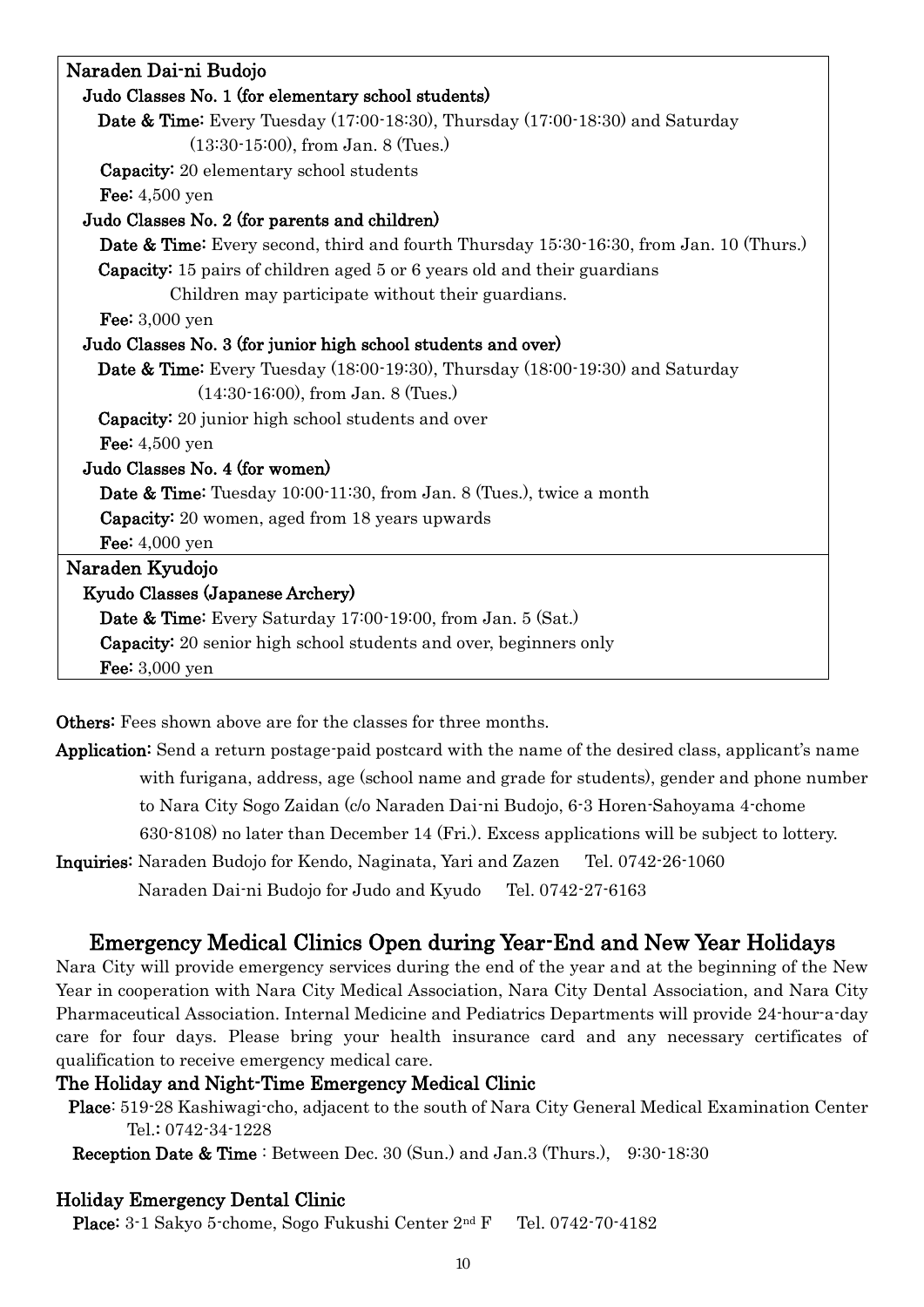#### Reception Date & Time: Between Dec. 30 (Sat.) and Jan.3 (Wed.), 9:30-15:30

| <b>Troop was Dave to This Decaded Dec.</b> So your, and said $\langle \text{max}\rangle$<br>00 JU JU JU |                                                                   |                                         |  |  |
|---------------------------------------------------------------------------------------------------------|-------------------------------------------------------------------|-----------------------------------------|--|--|
| Hours                                                                                                   | <b>Internal Medicine &amp; Pediatric Departments</b>              | Dentistry                               |  |  |
| $6:00-10:00$                                                                                            | Designated Hospital (Dec.31-Jan.3)                                |                                         |  |  |
| 10:00-19:00                                                                                             | Holiday and Night-Time Emergency Medical<br>Clinic (Dec.30-Jan.3) | Holiday Emergency<br>Dental Clinic      |  |  |
| 19:00-22:00                                                                                             | Designated Hospital (Dec. 31 - Jan. 3)                            | $(Dec.30-Jan.3)$<br>Consultation Hours: |  |  |
| 22:00-6:00                                                                                              | Holiday and Night-Time Emergency Medical<br>Clinic                | 10:00-16:00                             |  |  |

## The designated hospitals listed below will be open between Dec.31 (Mon.) & Jan.

3 (Thurs.) (\* Internal Medicine and Pediatric Departments only)

## Consultation hours: 6:00-10:00, 19:00-22:00

Please make sure to call each designated hospital before visiting.

| Date     | $Dec.31$ (Mon.)                                                                                                                                                                                    | Jan.1 (Holiday)                                                                                                                                                                                       | $Jan.2$ (Wed.)                                                                                                                                                                                                                                                                               | Jan.3 (Thurs.)                                                                                                                                                     |
|----------|----------------------------------------------------------------------------------------------------------------------------------------------------------------------------------------------------|-------------------------------------------------------------------------------------------------------------------------------------------------------------------------------------------------------|----------------------------------------------------------------------------------------------------------------------------------------------------------------------------------------------------------------------------------------------------------------------------------------------|--------------------------------------------------------------------------------------------------------------------------------------------------------------------|
| Hospital | Nara Seibu<br>Hospital                                                                                                                                                                             | Sawai Hospital                                                                                                                                                                                        | Sekishu-Kai Hospital                                                                                                                                                                                                                                                                         | Ohyamato Hospital                                                                                                                                                  |
| Phone    | 0742-51-8700                                                                                                                                                                                       | 0742-23-3086                                                                                                                                                                                          | 0742-34-6300                                                                                                                                                                                                                                                                                 | 0742-48-1515                                                                                                                                                       |
| Address  | 2143-1 Mitsugarasu<br>-cho                                                                                                                                                                         | 8 Funahashi-cho                                                                                                                                                                                       | $1-9-4$ Shijo-oji                                                                                                                                                                                                                                                                            | 5-5 Ohyamato-cho                                                                                                                                                   |
| Access   | About 19 minutes'<br>walk from Kintetsu<br>Higashi Ikoma<br>Station or take a bus<br>bound for Tezukayama<br>Jutaku<br>from the station and<br>get off at Tezukayama<br>Daigaku(Uniersity)<br>mae. | About 12 minutes'<br>walk from<br>Kintetsu or JR<br>Nara Station, or<br>take a Loop Line<br>bus from<br>Kintetsu Nara<br>Station and get off<br>at Aburasaka-<br>Shoten-gai. Walk<br>about 6 minutes. | Take a bus bound for<br>Koinokubo from<br>Kintetsu Shin-ohmiya or<br>Nara Station and get off<br>at 2-chome Shijo-oji and<br>walk about 3 minutes,<br>or take a bus bound for<br>Nara Prefectural<br>General Medical Center<br>and get off at Sanjo-oji<br>1-chome. Walk about 7<br>minutes. | Take a bus bound<br>for Akahada-yama<br>from Kintetsu<br>Gakuen-mae<br>Station (South Exit)<br>and<br>get off at 1 chome<br>Fujinoki-dai. Walk<br>about 2 minutes. |

## Municipal Offices and Facilities Closed during the End & New Year Period

| Dec. 25 (Tues.)-Jan. 5 (Sat.)                                    |                               |  |  |  |
|------------------------------------------------------------------|-------------------------------|--|--|--|
| Museum of Calligraphy in Honor of Kason Sugioka                  | Onjo-kan                      |  |  |  |
| Kinrosha Sogo Fukushi (General Welfare) Center                   | Nara Kogei-Kan (Craft Museum) |  |  |  |
| Youth Outdoor Activities Center                                  |                               |  |  |  |
| Dec. 26 (Wed.)-Jan.5 (Sat.)                                      |                               |  |  |  |
| Tsukigase Kenmin Athletic Field                                  | Tsukigase Gymnasium           |  |  |  |
| Naramachi Koshi no Ie<br>Kyu-Nabeya Kitamachi Information Center |                               |  |  |  |
| Dec.27 (Thurs.)-Jan. 3 (Thurs.)                                  |                               |  |  |  |
| Nara City Museum                                                 |                               |  |  |  |
| Dec.27 (Thurs.)-Jan. 5 (Sat.)                                    |                               |  |  |  |
| Lifelong Learning Center                                         | Kominkans                     |  |  |  |
| Kitamachi Tegaimon Tourist Information Center                    |                               |  |  |  |
| Dec. $27$ (Thurs.) Jan. $6$ (Sun.)                               |                               |  |  |  |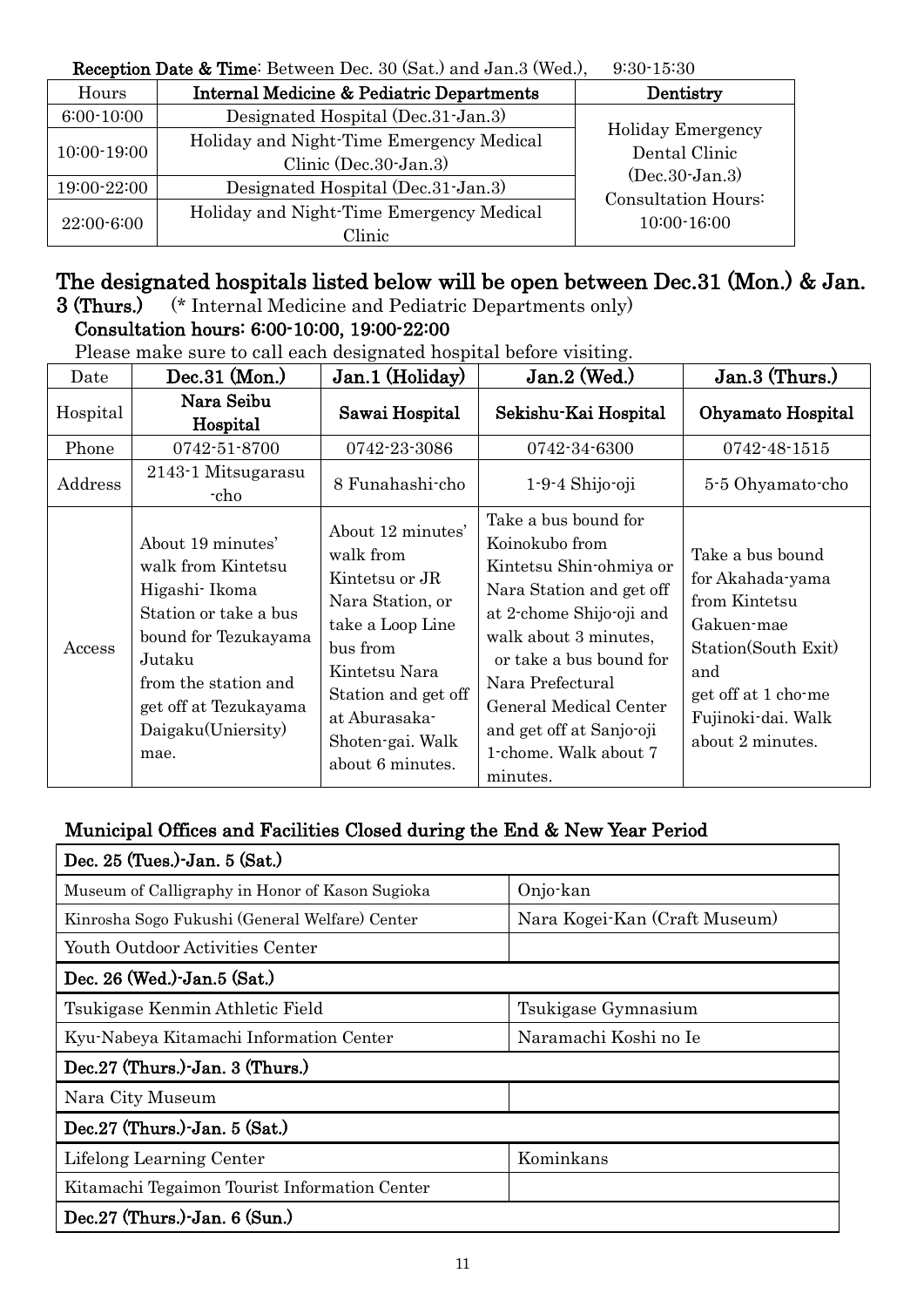| Narayama Indoor Swimming Pool                                                              |                                  |  |  |
|--------------------------------------------------------------------------------------------|----------------------------------|--|--|
| Dec.28 (Fri.)-Jan. 4 (Fri.)                                                                |                                  |  |  |
| Naramachi Center                                                                           | Gakuenmae Hall                   |  |  |
| Bosai (Disaster Prevention) Center                                                         | Gender Equality Promotion Center |  |  |
| Hokubu Kaikan Civil Culture Hall                                                           | Nara Centennial Hall             |  |  |
| Dec.29 (Sat.)-Jan. 3 (Thurs.)                                                              |                                  |  |  |
| City Hall, North, West, East Shutcho-sho (Branch Offices), Citizen Services Center         |                                  |  |  |
| Tukigase, Tsuge Administration Center and Liaison Offices                                  |                                  |  |  |
| City Council of Social Welfare                                                             | Volunteer Center                 |  |  |
| Fukushi (Welfare) Centers (Sogo, Tsuge, Tsukigase, East, West, South, North)               |                                  |  |  |
| Bath will be also closed on other days. (For details, please contact each center.)         |                                  |  |  |
| Kigyo-kyoku (Water Works Bureau) (*1)                                                      | City Hospital                    |  |  |
| Tawara, Yagyu, Tsukigase, Tsuge, Koto Clinics                                              | Children's Development Center    |  |  |
| Tsukigase Plum Museum                                                                      | Jido-Kan (Children's Center)     |  |  |
| Archaeological Research Center                                                             | Naramachi Nigiwai-no-Ie (House)  |  |  |
| Naramachi Karakuri Omocha-kan (Toy museum)                                                 |                                  |  |  |
| North, Center, East, South, Jinken Bunka (Cultural Human Rights) Center                    |                                  |  |  |
| Hagukumi Center (Volunteer Information Center, Family Support Center, Local                |                                  |  |  |
| Child Care Support Center "Sorairo", Educational Center, Public Health Centers             |                                  |  |  |
| <b>Sports Facilities</b>                                                                   |                                  |  |  |
| (The followings are exceptions.)                                                           |                                  |  |  |
| Dec.25 (Tues.)-Jan. 5 (Sat.)                                                               |                                  |  |  |
| Naraden Field, Subsidiary Stadium,                                                         |                                  |  |  |
| Throwing Practice Field, Multipurpose Square, Naraden Stadium, (*2) Naraden Konoike Court, |                                  |  |  |
| Tsuge Lifelong Sports Center                                                               |                                  |  |  |
| <b>Other Closing Days</b>                                                                  |                                  |  |  |
| Irie Taikichi Old House: Dec.31 (Mon.), Jan. 2 (Wed.)                                      |                                  |  |  |
| Irie Taikichi Nara City Photo Museum: Dec. 25 (Tues.) Jan. 3 (Thurs.)                      |                                  |  |  |
| Meisho Daijo in Garden Cultural Hall: Dec. 25 (Tues.) 31 (Mon.), Jan. 4 (Fri.), 5 (Sat.)   |                                  |  |  |
| Central, Hokubu, Seibu Library: Dec. 29 (Sat.) Jan. 4 (Fri.) (*3)                          |                                  |  |  |
| General Medical Examination Center: Dec. 30 (Sun.)-Jan. 5 (Sat.)                           |                                  |  |  |
| City Naramachi Minami Information Center: No Closing Days                                  |                                  |  |  |
| City Crematorium: Jan.1 (Holiday) 3 (Thurs.)                                               |                                  |  |  |

- \*1 In a water emergency such as water pipe leakage or water supply disruption, please call the Waterworks Bureau or any municipally authorized water-supply -equipment companies. Tel. 0742-34-5200
- \*2 Naraden Stadium is closing until Feb. 20 (Wed.) for facilities management.
- \*3 The return posts at City General Information Centers (both JR Nara Sta. and Kintetsu Nara Sta.) will not be available.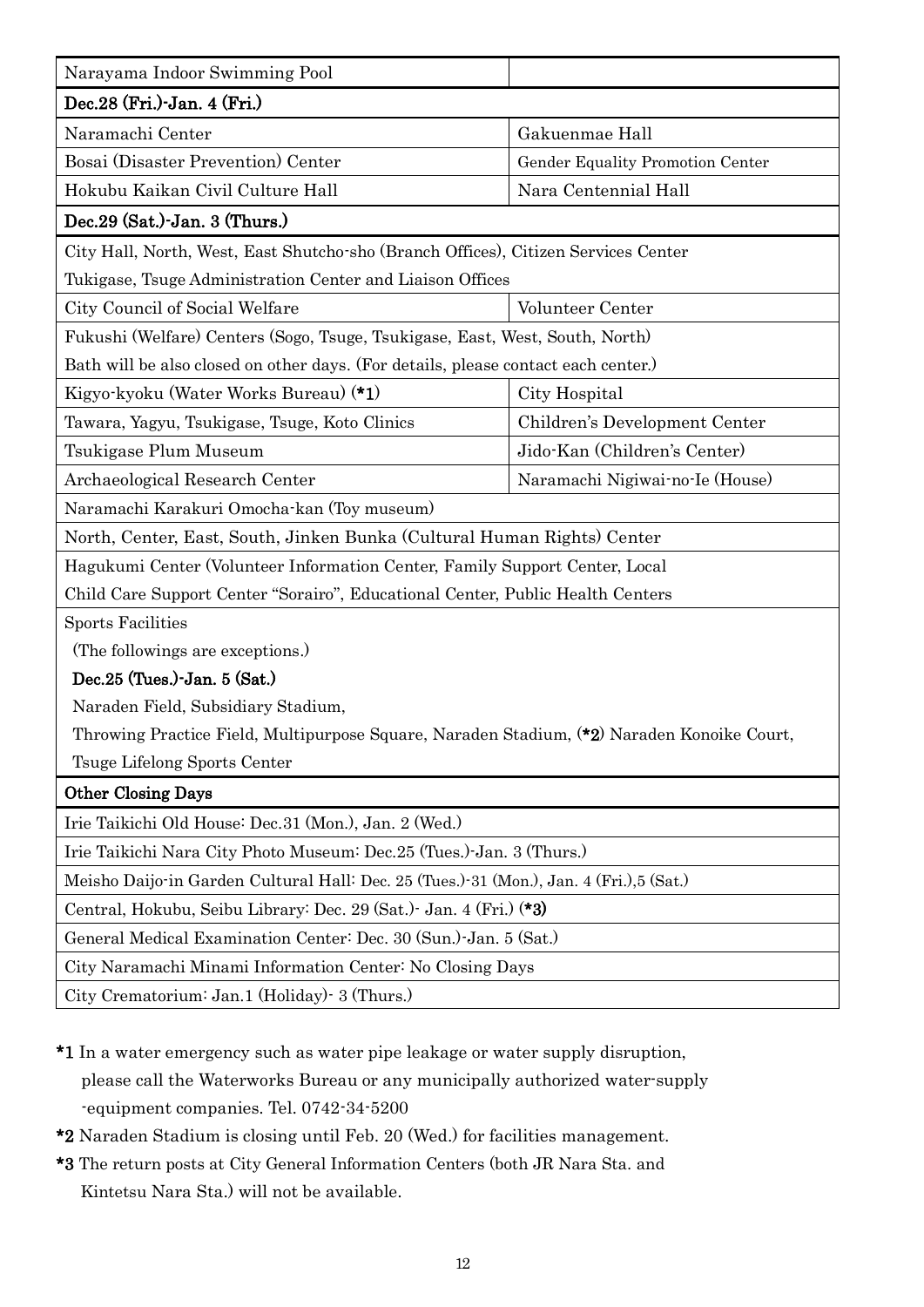# Garbage Collection and Waste Brought in During the New Year's Holidays

 A large amount of garbage is produced during the New Year's season. Please cooperate in reducing and recycling garbage.

|                            | Burnable Garbage | Plastic Packages &<br>Containers | Unburnable Garbage |
|----------------------------|------------------|----------------------------------|--------------------|
| Dec. 29 (Sat.)             |                  |                                  | ${\rm ABEF}$       |
| Dec. 30 (Sun.)             | CDGH             | AF                               |                    |
| Dec. $31 \, (\text{Mon.})$ | ABEF             | <b>CH</b>                        |                    |
| Jan. $4$ (Fri.)            | CDGH             | No Collection                    | ۰                  |
| Jan. $5$ (Sat.)            | ۰.               | BE, CH, DG                       |                    |
| Jan. $7 \times (Mon.)$     | ABEF             | No Collection                    |                    |

Year-end: Normal Collection until Dec. 28 (Fri.)

Beginning of the year: The normal Collection Schedule will resume on January 8 (Tues.). The garbage collection time between Jan. 4 (Fri.) and 11 (Fri.) may be delayed until after 16:00 in some areas due to the large amount of garbage produced.

\*Areas covered by City Seibi-Kosha & Co. Ltd.: Garbage collection will be performed until Dec. 31 (Mon.) and the work will be resumed on Jan. 4 (Fri.).

\*Please bring your garbage to the collection site by 7:30 am during the Holiday Season as well.

Inquiries: Shushu-Ka (Collection Section) Tel. 0742-71-3012, City Seibi-Kosha & Co. Ltd.

Tel. 0742-33-8782

#### Collection of Dead Animals

Year-end: Until Dec. 30 (Sun.) 7:30-16:00 Dec. 31 (Mon.) 7:30-11:00 Beginning of the year: From Jan. 4 (Fri.) Inquiries: Shushu-Ka (Collection Section) Tel. 0742-71-3012

## Collection of Recyclable Resources

Year-end: Dec. 29 (Sat.) District #20 Dec. 30 (Sun) District #12 Dec. 31 (Mon.) District #13

Beginning of the year: Jan. 7 (Mon.) District #14 (Containers and net bags will be distributed on Jan. 4 (Fri.))

\*The collection schedule for the areas covered by City Seibi-Kosha & Co. Ltd. during the New Year's Holiday Season will be as on the distributed collection calendar.

Inquiries: Recycle Suishin-Ka (Recycle Section) Tel. 0742-61-9900

City Seibi-Kosha & Co. Ltd. Tel. 0742-33-8782

## Application Phone Line for Bulky Household Waste Pickup

We may not be able to collect bulky waste within the year due to the large demand for disposal.

Additional phone lines will be prepared to handle more incoming calls in December. However, you may have difficulties in reaching us due to the increased number of phone calls. Even if you do reach us, if the maximum number of appointments has already been made, we cannot accept your request within the year. Please cooperate with us in applying for collection next year.

\*Changes and additions to the applications for bulky waste items in December cannot be accepted.

\*Bulky Household Waste Pickup: Until Dec. 31 (Mon.)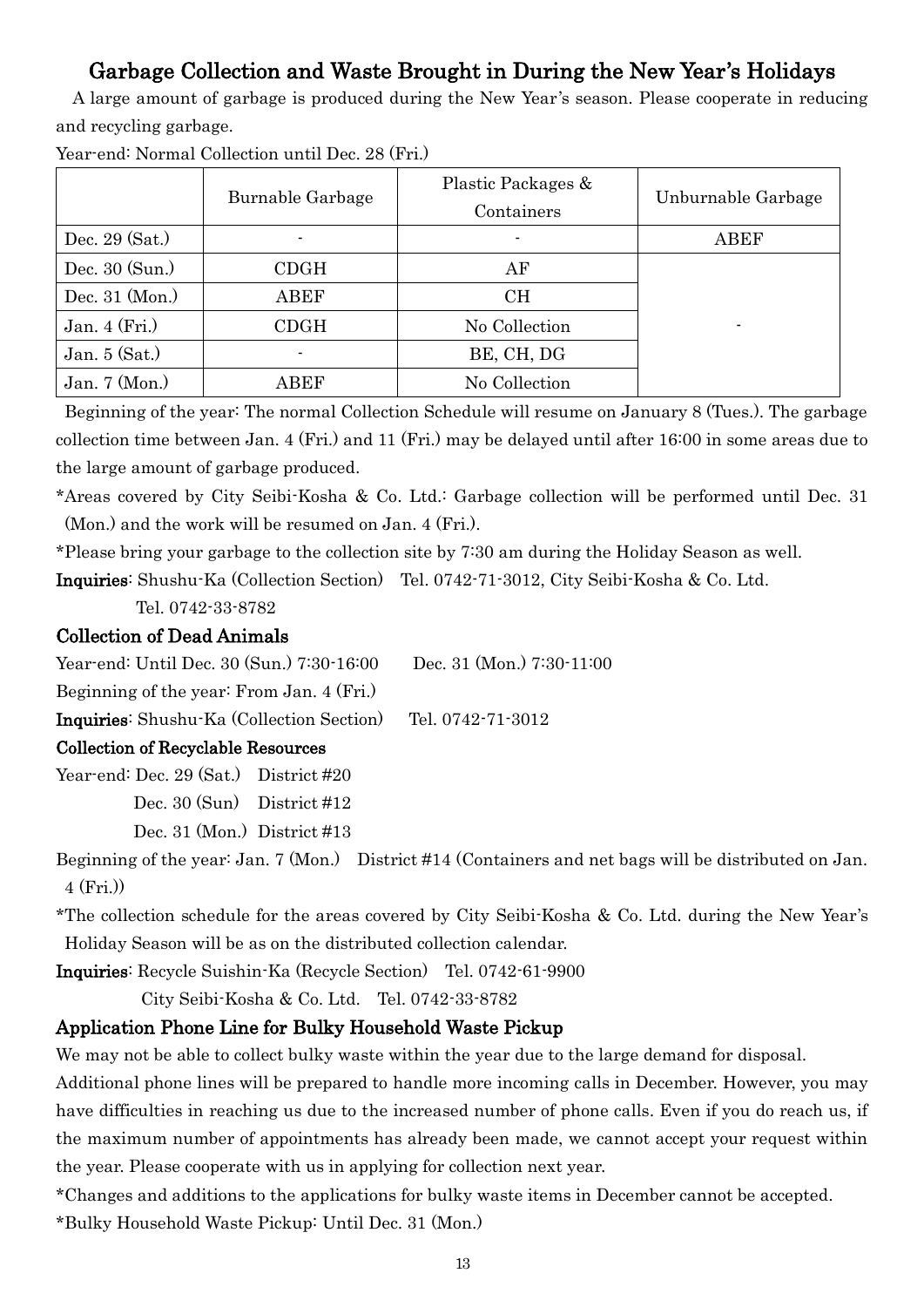#### Application Period

City Collection Area: Monday to Friday from 8:00 to 15:00

Year-end: Until Dec. 28 (Fri.) Beginning of the year: From Jan. 4 (Fri.)

Application phone line: 0742-71-9011 \*Be sure to dial the correct number.

Inquiries: Machi-Bika-Suishin-Ka (Town Clean Up Promotion Section) Tel. 0742-71-3003

City Seibi Kosha Collection Area: Monday to Friday from 8:30 to 17:00

Year-end: Until Dec. 25 (Tues.) Beginning of the year: From Jan. 7 (Mon.)

Inquiries: City Seibi Kosha & Co. Ltd. Tel. 0742-33-8782

#### Septic Tank Trucks

#### All Districts except Tsukigase and Tsuge Areas

Year-end: Until Dec. 28 (Fri.) Please apply by Dec. 21 (Fri.)

Beginning of the year: Application and collection start from Jan. 7 (Mon.).

Inquiries: City Seibi-Kosha & Co. Ltd. Tel. 0742-33-8782

#### Tsukigase & Tsuge Districts

Year-end: Until Dec. 28 (Fri.) Please apply by Dec. 21 (Fri.).

Beginning of the Year: Application from Jan. 4 (Fri.) Collection from Jan. 7 (Mon.)

\*Collection will be done after Jan. 4 (Fri.) if an application is received after Dec. 22 (Sat.)

Inquiries: Yamanobe-Kankyo-Eisei-Kumiai, Yamanobe Eisei Center Tel. 0743-85-0253

#### Inquiries about Septic Tank Cleaning

#### Districts except Tsukigase and Tsuge Areas

City Seibi Kosha & Co. Ltd. (Tel. 0742-33-8782)

Okumoto Kanri Service (Tel. 0742-61-3979)

Matsumoto Seiso-sha Ltd. (Tel. 0742-36-0523)

Daiwa Septic Tank Kanri Center (Tel. 0742-61-0743)

Yamato Seiso (Tel. 0742-61-4798)

#### Tsukigase and Tsuge Districts

Matsumoto Seiso-sha Ltd. (Tel. 0743-53-5211)

#### You Need to Apply by Phone to Bring Trash and Renewable Resources to the Kankyo-Seibi Kojo (Environment Sanitation Plant).

#### Call the Reception Desk at 0742-71-9011.

Acceptance by Phone: Year-end: Until Dec.28 (Fri.), Beginning of the Year: From Jan.4 (Fri.), 8:00-15:00 (except Sat. and Sun.)

Application Contents: Applications made from one day before the bringing-in date (except Saturdays and Sundays) till the end of the following month will be accepted. \*Reservations for the bringing-in dates from Dec. 29 (Sat.) till 31 (Mon.) and Jan. 4 (Fri.) can be made until Dec. 28 (Fri.) One phone application for one load per day is accepted. If you wish to bring in more than one load a day, please make an appropriate number of applications for the day. Your application may be rejected depending on the situation.

## Period: Year-end; Until Dec. 31 (Mon.), Beginning of the Year: From Jan. 4 (Fri.) Time: From 9:00 till 16:30 \*From 9:00 till 13:00 on Dec. 31 (Mon.)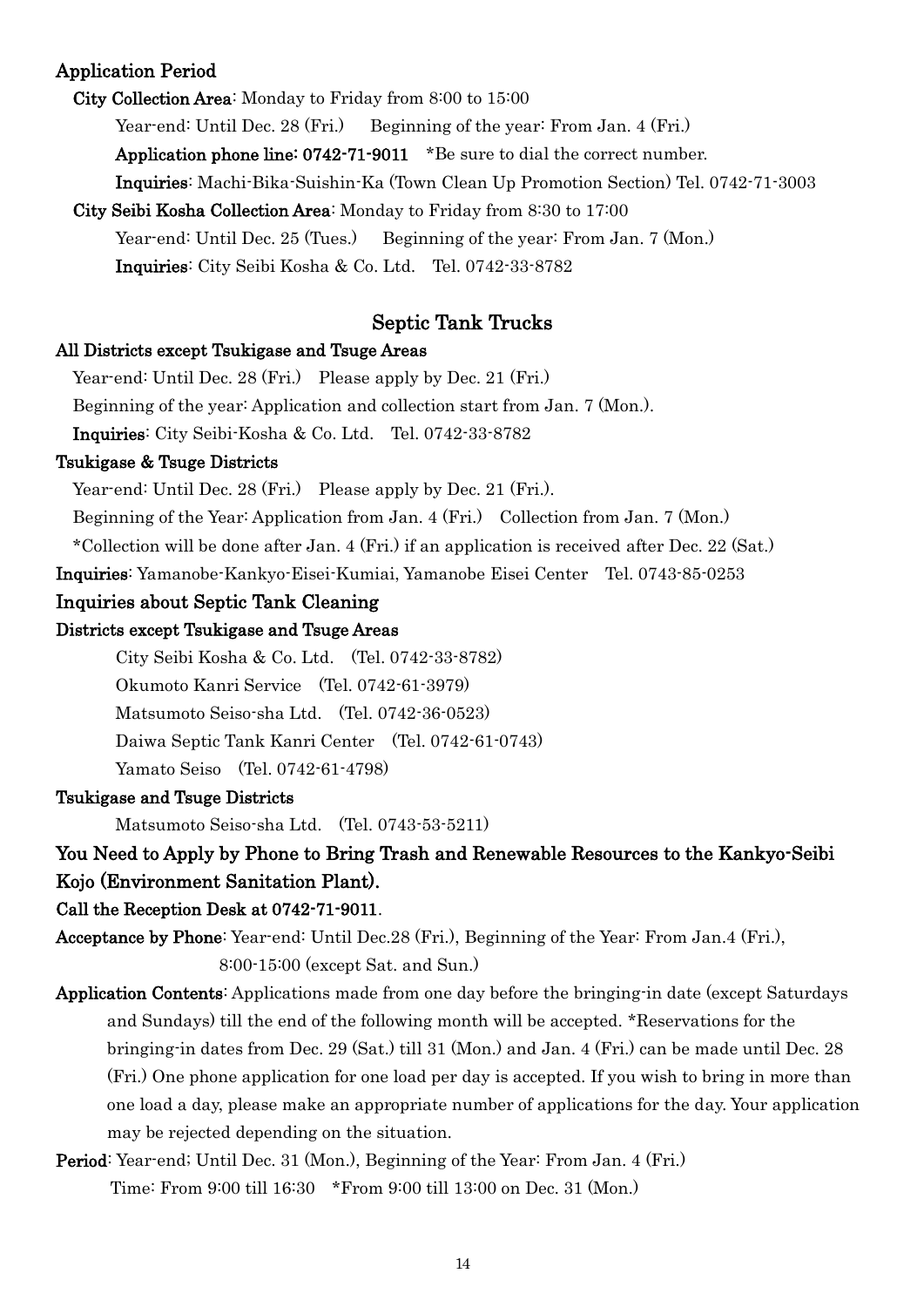- Others: You may bring in trash and renewable resources on Jan. 5 (Sat.) as well. Please call Kankyo Seibi Kojo (Environment Sanitation Plant) for the time when you can bring it in.
- Note: Both ordinary homes and businesses will need an application.. You CANNOT bring in trash and renewable resources, unless you have made an application. Please separate the trash after referring to the "*Gomi-Jiten*" (instructions on how to separate garbage).
- Inquiries:Please call Kankyo Seibi Kojo (Environment Sanitation Plant) at 0742-71-3000 for consultatons as to the content of the garbage you would like to bring in. Please call Machi Bika Suishin-Ka (Town Clean Up Promotion Section) at 0742-71-3220 regarding telephone reservations.
- \* Please make sure that the size of the pruned branches is less than 5 cm in diameter and 30 cm in length.

# Murata Juko Tea Gathering

Shall we enjoy gathering to drink tea in the atmosphere of real winter in the ancient capital of Nara?

Nara was the place where tea ceremony originated.

Date: Feb. 6 (Wed.) – 10 (Sun.) … 5 days

 Participating Schools: Omotesenke, Urasenke, Mushyakojisenke, Enshu-ryu, Sekishu-ryu, Yabuuchi-ryu, Sohen-ryu

#### Eight Places including Temples, Shrines, etc.

#### Program

| Date               | Category | Place A: Thick Tea                                                         | Place B: Thin Tea                                                         |
|--------------------|----------|----------------------------------------------------------------------------|---------------------------------------------------------------------------|
| Feb. 6<br>(Wed.)   |          | Todaiji Temple by<br>Sohen-ryu & tenshin (a lunch box of<br>Japanese food) | Hokkeji Temple by<br>Yabuuchi-ryu                                         |
| Feb. 7<br>(Thurs.) | $[1]$    | Yakushiji Temple by Urasenke                                               | Kasuga-Taisha Shrine by<br>Enshu-ryu & tenshin                            |
| Feb. 8<br>(Fri.)   |          | Saidaiji Temple by Sekishu-ryu<br>& tenshin                                | Gangoji Temple by Mushyakojisenke<br>with ryurei style (Chairs are used.) |
| Feb. 9<br>(Sat.)   |          | Daianji Temple by Yabuuchi-ryu<br>& tenshin                                | Toshodaiji Temple by Omotesenke                                           |

#### Other Places

| Date               | Category | Place: All of Thin Tea                                                                                                                                                                             |
|--------------------|----------|----------------------------------------------------------------------------------------------------------------------------------------------------------------------------------------------------|
| Feb. 6<br>(Wed.)   |          | Hassoan by Keiyu kai, Naramachi Nigiwaino Ie by members of Sakuma Sosei                                                                                                                            |
| Feb. 7<br>(Thurs.) |          | Hassoan by Keiyu kai                                                                                                                                                                               |
| Feb. 8<br>(Fri.)   | $[2]$    | Nara Craft Museum by Nara Craft Festival Committee                                                                                                                                                 |
| Feb. 9<br>(Sat.)   |          | Naramachi Nigiwaino Ie by members of Yoshikawa Sobun, The Garden Hall of<br>the Former Daijo-in Temple by City League of Tea Ceremony and Flower<br>Arrangement * Serving tea only, no ceremonies. |
| Feb. 10            |          | The Garden Hall of the Former Daijo-in Temple by City League of Tea                                                                                                                                |
| (Sun.)             |          | Ceremony and Flower Arrangement * Serving tea only no ceremonies.                                                                                                                                  |